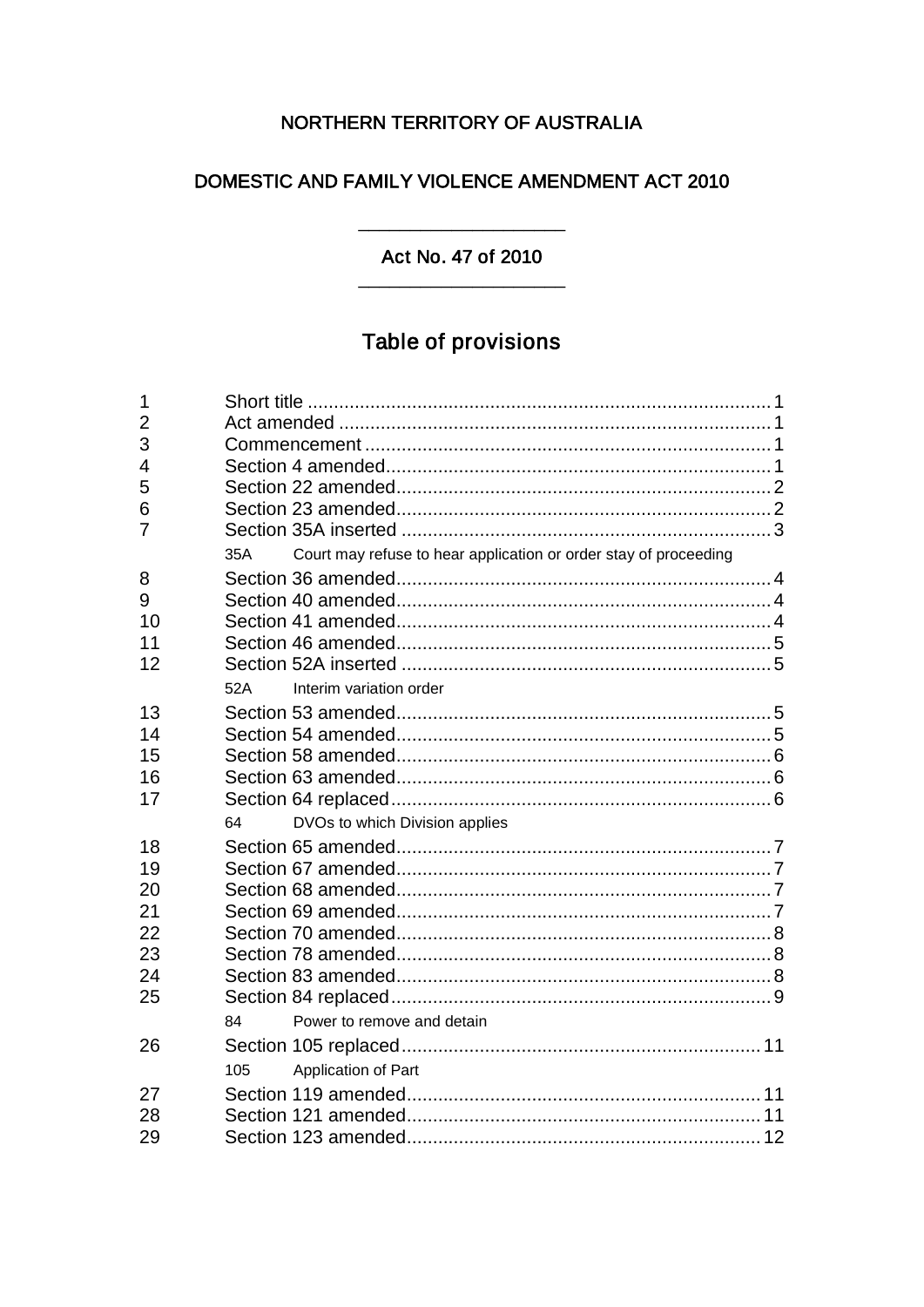

# NORTHERN TERRITORY OF AUSTRALIA \_\_\_\_\_\_\_\_\_\_\_\_\_\_\_\_\_\_\_\_

## Act No. 47 of 2010 \_\_\_\_\_\_\_\_\_\_\_\_\_\_\_\_\_\_\_\_

An Act to amend the *Domestic and Family Violence Act* 

[Assented to 13 December 2010] [Second reading 20 October 2010]

## The Legislative Assembly of the Northern Territory enacts as follows:

#### 1 Short title

This Act may be cited as the *Domestic and Family Violence* Amendment Act 2010.

#### 2 Act amended

This Act amends the *Domestic and Family Violence Act*.

#### 3 Commencement

This Act commences on the day fixed by the Administrator by Gazette notice.

#### 4 Section 4 amended

(1) Section 4, definitions *domestic violence order* or *DVO* and proceeding

omit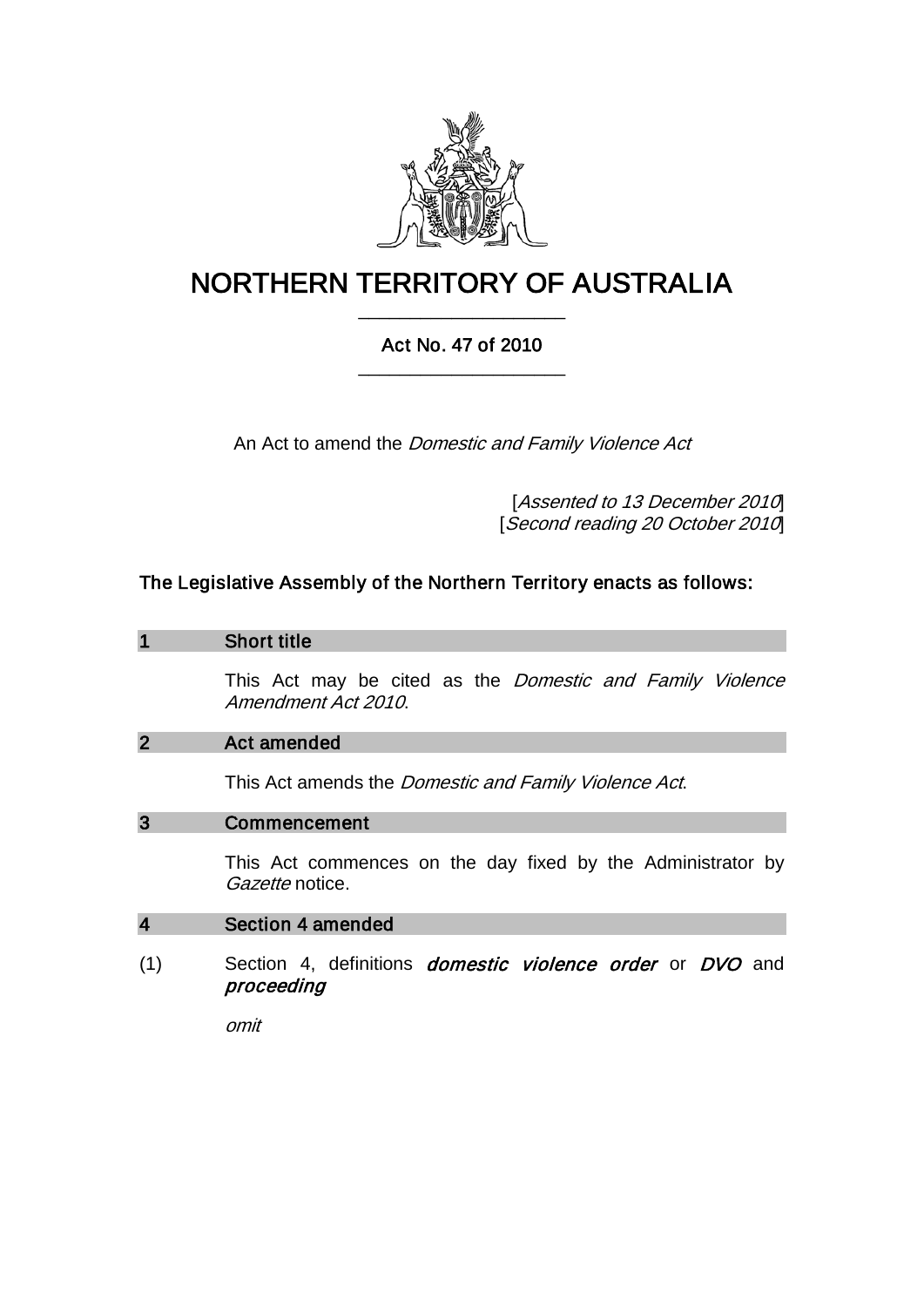## (2) Section 4

insert (in alphabetical order)

domestic violence order means a court DVO or police DVO, and includes:

- (a) a DVO as varied under Part 2.7 or 2.8; and
- (b) a police DVO as varied under Part 2.8, Division 2, or confirmed under Part 2.9.

DVO is an acronym for domestic violence order.

interim variation order, see section 52A.

#### proceeding means:

- (a) the hearing of an application for:
	- (i) a DVO; or
	- (ii) the variation or revocation of a DVO; or
- (b) a proceeding for the confirmation of a DVO; or
- (c) a proceeding for an offence against this Act.

## 5 Section 22 amended

Section  $22(1)(a)$  and  $(b)$ 

omit, insert

- (a) requiring the defendant to vacate stated premises where the defendant and protected person live together or previously lived together; or
- (b) restraining the defendant from entering such premises except on stated conditions.

#### 6 Section 23 amended

(1) Section 23(1)

omit, insert

- (1) This section applies if:
	- (a) the defendant and protected person live together or previously lived together in premises; and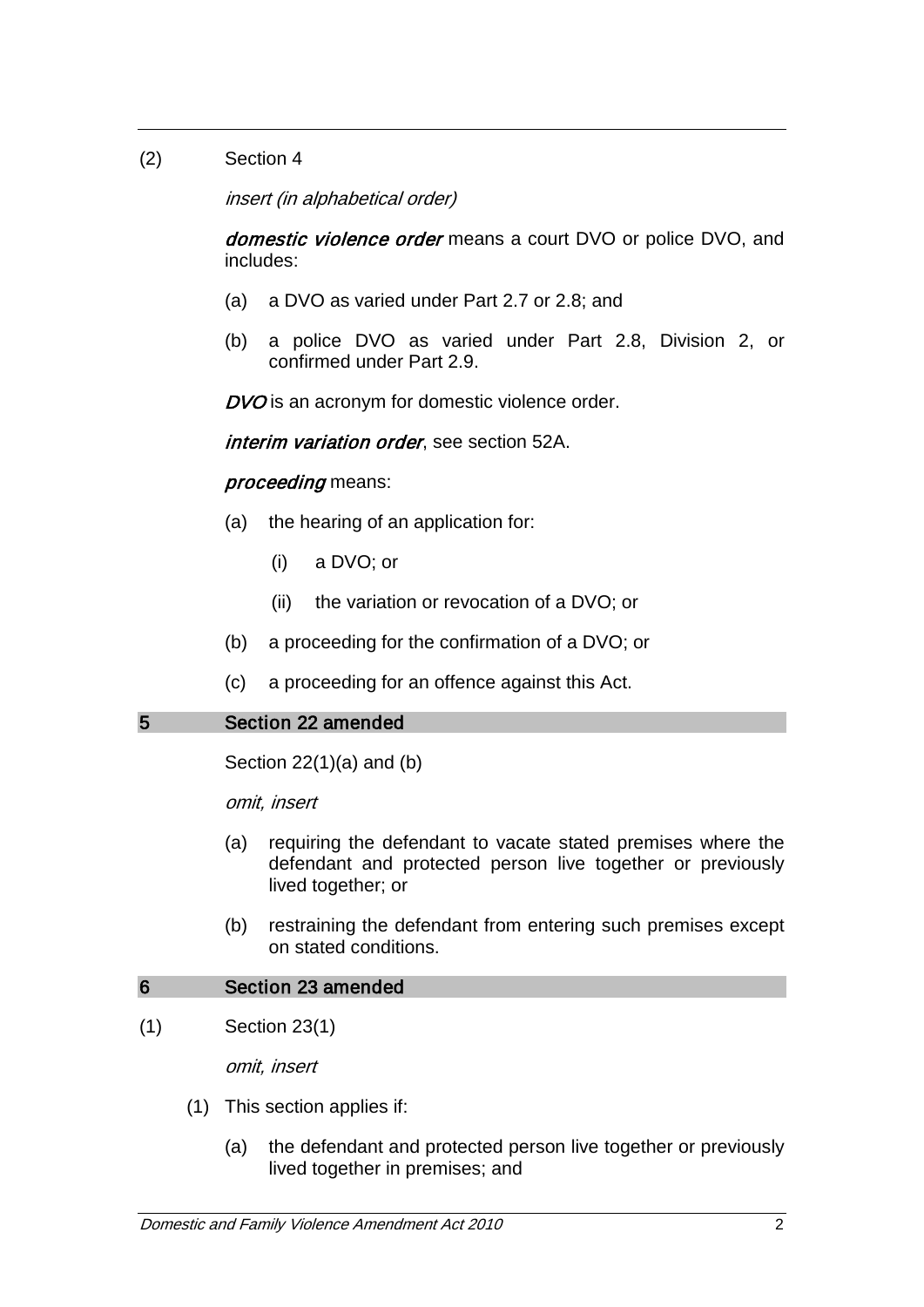- (b) the defendant or protected person is a tenant of the premises or both of them are tenants of the premises (regardless of whether anyone else is a tenant of the premises); and
- (c) either:
	- (i) a court DVO includes a premises access order for the premises; or
	- (ii) the protected person no longer wishes to live in the premises.
- (2) Section 23(2)(b)

#### omit, insert

- (b) an order creating a new tenancy agreement (the replacement agreement):
	- (i) for the benefit of the protected person and anyone else who was a party to the terminated agreement other than the defendant; or
	- (ii) with the agreement of the protected person, for the benefit of the defendant and anyone else who was a party to the terminated agreement.
- (3) Section 23(3)(a)(iii), after "protected person"

insert

or defendant (as appropriate)

#### 7 Section 35A inserted

Before section 36, in Part 2.4, Division 3

insert

#### 35A Court may refuse to hear application or order stay of proceeding

- (1) This section applies if the Court is satisfied an application for a DVO is frivolous, vexatious or an abuse of the process of the Court.
- (2) The Court may, at any time after the application is filed (regardless of whether notice about the hearing of the application is given to the parties to the DVO), decide:
	- (a) to refuse to hear the application; or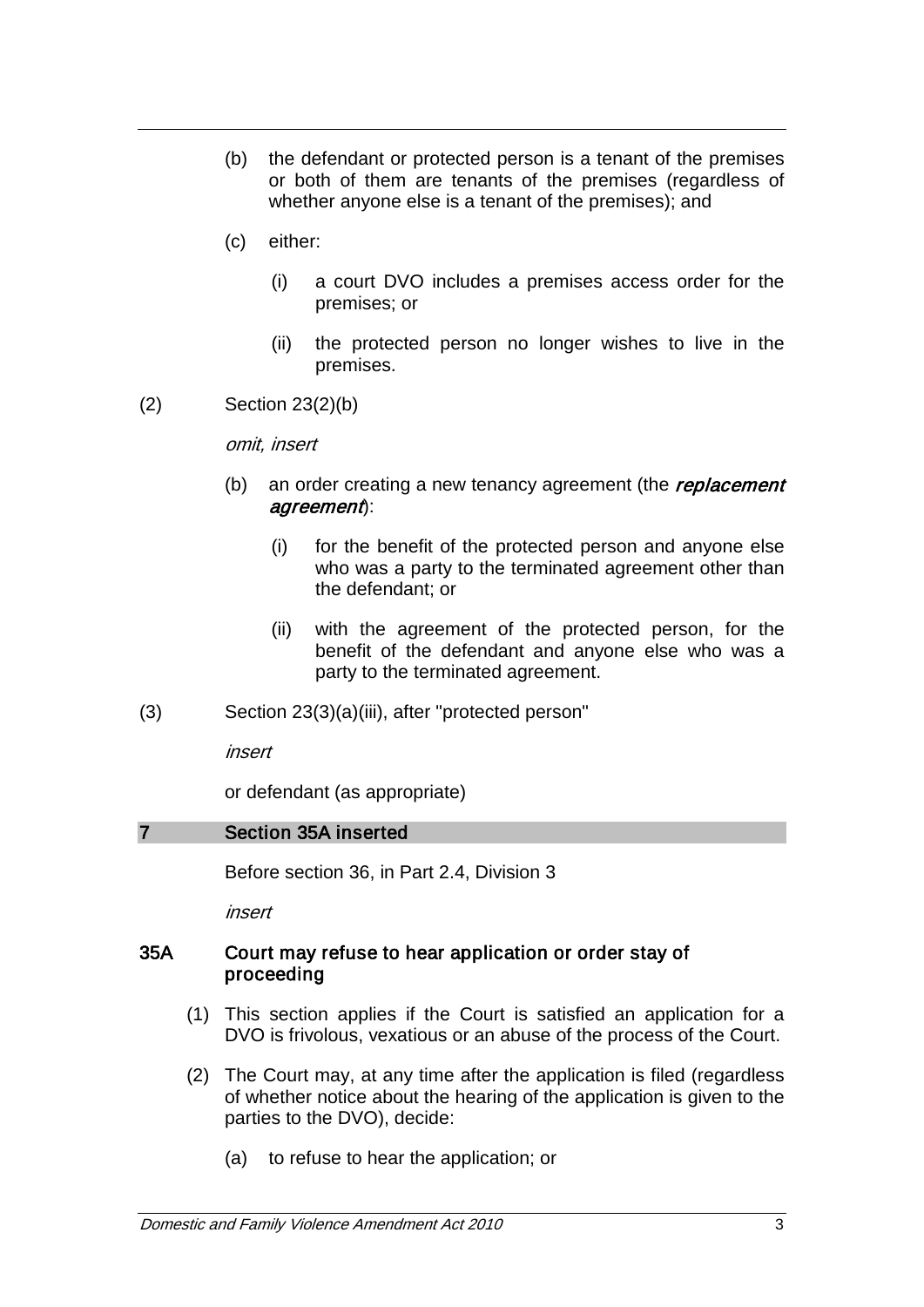- (b) if a hearing for the application has started to order a stay of the proceeding.
- (3) The Court must immediately give the parties notice of the decision.

#### 8 Section 36 amended

Section 36, at the end

insert

Note for section 36

Under section 119, a copy of a DVO is given to the defendant if the defendant is before the Court when it is made. Otherwise a copy of a DVO is given to the defendant if it is given in any of the ways mentioned in that section.

#### 9 Section 40 amended

Section 40, at the end

insert

Note for section 40

Under section 119, a copy of a DVO is given to the defendant if the defendant is before the Court or clerk when it is made. Otherwise a copy of a DVO is given to the defendant if it is given in any of the ways mentioned in that section.

#### 10 Section 41 amended

Section 41(1)

omit, insert

- (1) An authorised police officer may make a domestic violence order under this Part (a *police DVO*) if satisfied:
	- (a) it is necessary to ensure a person's safety:
		- (i) because of urgent circumstances; or
		- (ii) because it is not otherwise practicable in the circumstances to obtain a CSJ DVO; and
	- (b) a CSJ DVO might reasonably have been made had it been practicable to apply for one.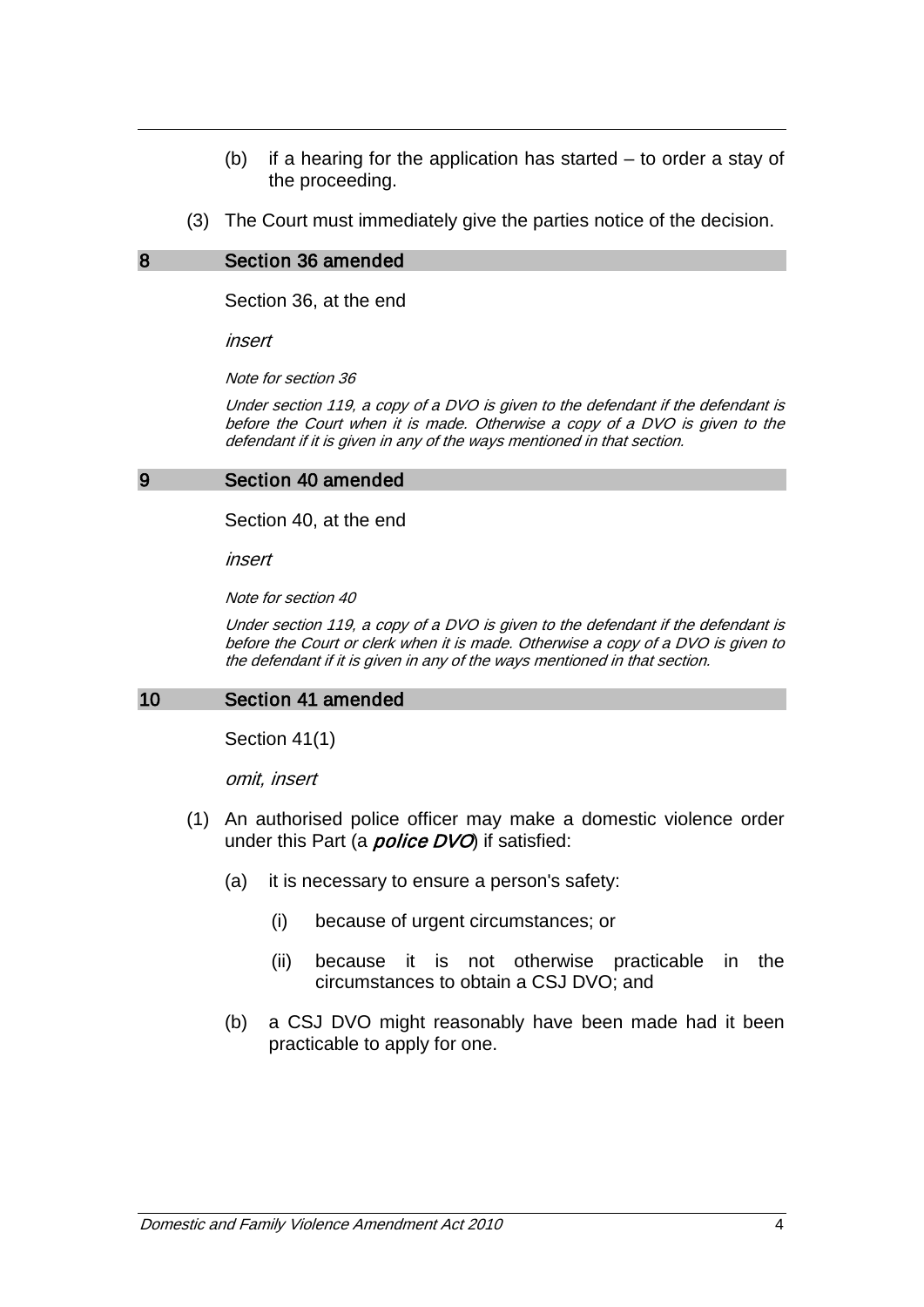## 11 Section 46 amended

(1) Section 46

omit

a court DVO

insert

the DVO

(2) Section 46, at the end

insert

Note for section 46

Under section 119, a copy of a DVO is given to the defendant if the defendant is before the court when it is made. Otherwise a copy of a DVO is given to the defendant if it is given in any of the ways mentioned in that section.

#### 12 Section 52A inserted

After section 52

insert

#### 52A Interim variation order

The Court may, during the hearing of an application for an order to vary or revoke a DVO, make an order (an *interim variation order*) to vary the DVO until the application is finally decided.

#### 13 Section 53 amended

Section 53, after "whether to make an"

insert

interim variation order or

#### 14 Section 54 amended

(1) Section 54, after "Court makes an"

insert

interim variation order or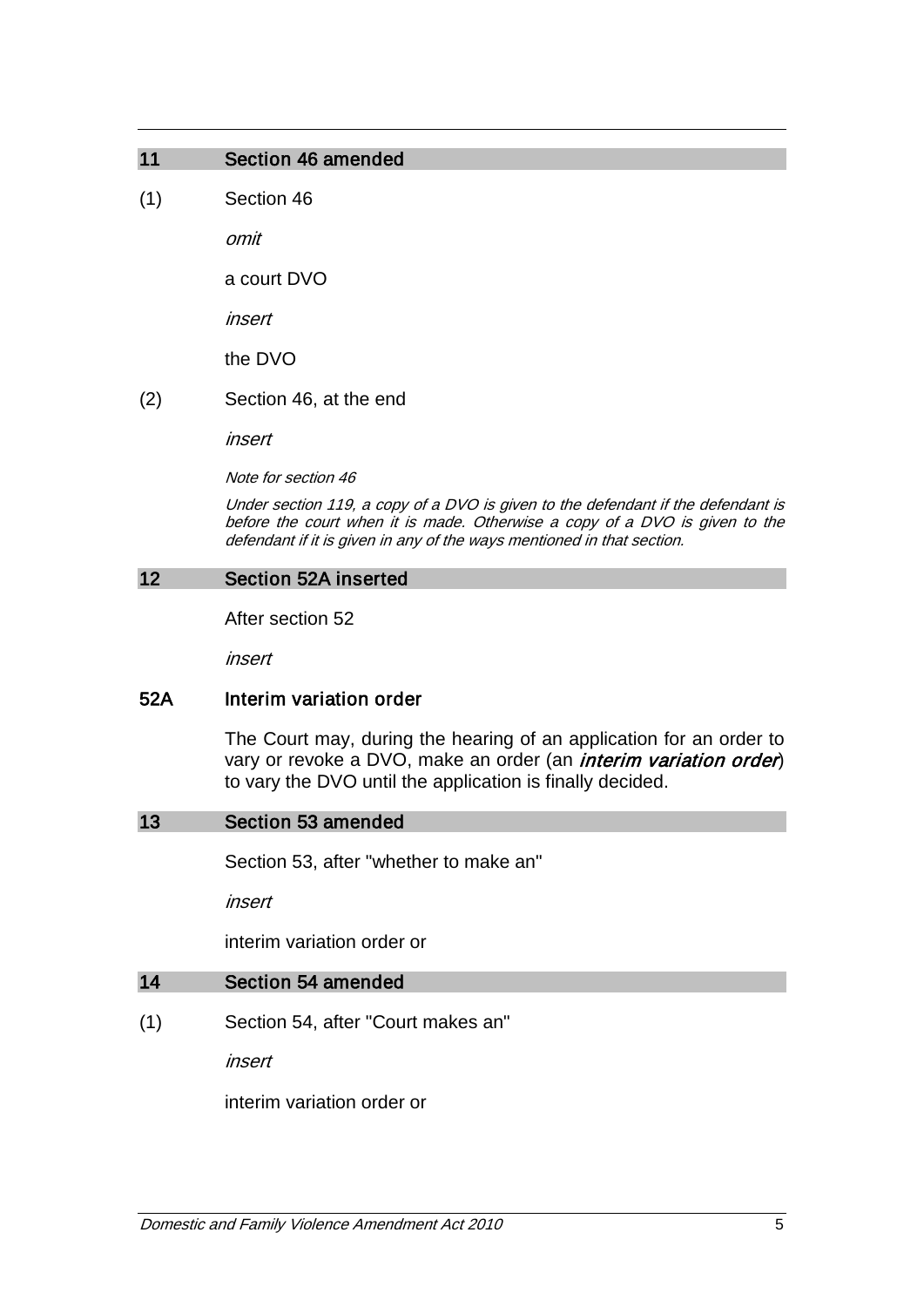#### (2) Section 54, at the end

insert

Note for section 54

Under section 119, a copy of a DVO is given to the defendant if the defendant is before the Court when it is made. Otherwise a copy of a DVO is given to the defendant if it is given in any of the ways mentioned in that section.

#### 15 Section 58 amended

Section 58, at the end

insert

Note for section 58

Under section 119, a copy of a DVO is given to the defendant if the defendant is before the Court or clerk when it is made. Otherwise a copy of a DVO is given to the defendant if it is given in any of the ways mentioned in the section.

#### 16 Section 63 amended

(1) Section 63, after "the Court"

insert

or clerk

(2) Section 63, at the end

insert

Note for section 63

Under section 119, a copy of a DVO is given to the defendant if the defendant is before the Court or clerk when it is made. Otherwise a copy of a DVO is given to the defendant if it is given in any of the ways mentioned in that section.

#### 17 Section 64 replaced

Section 64

repeal, insert

#### 64 DVOs to which Division applies

This Division applies to the following DVOs:

- (a) a court DVO other than an interim DVO;
- (b) a police DVO.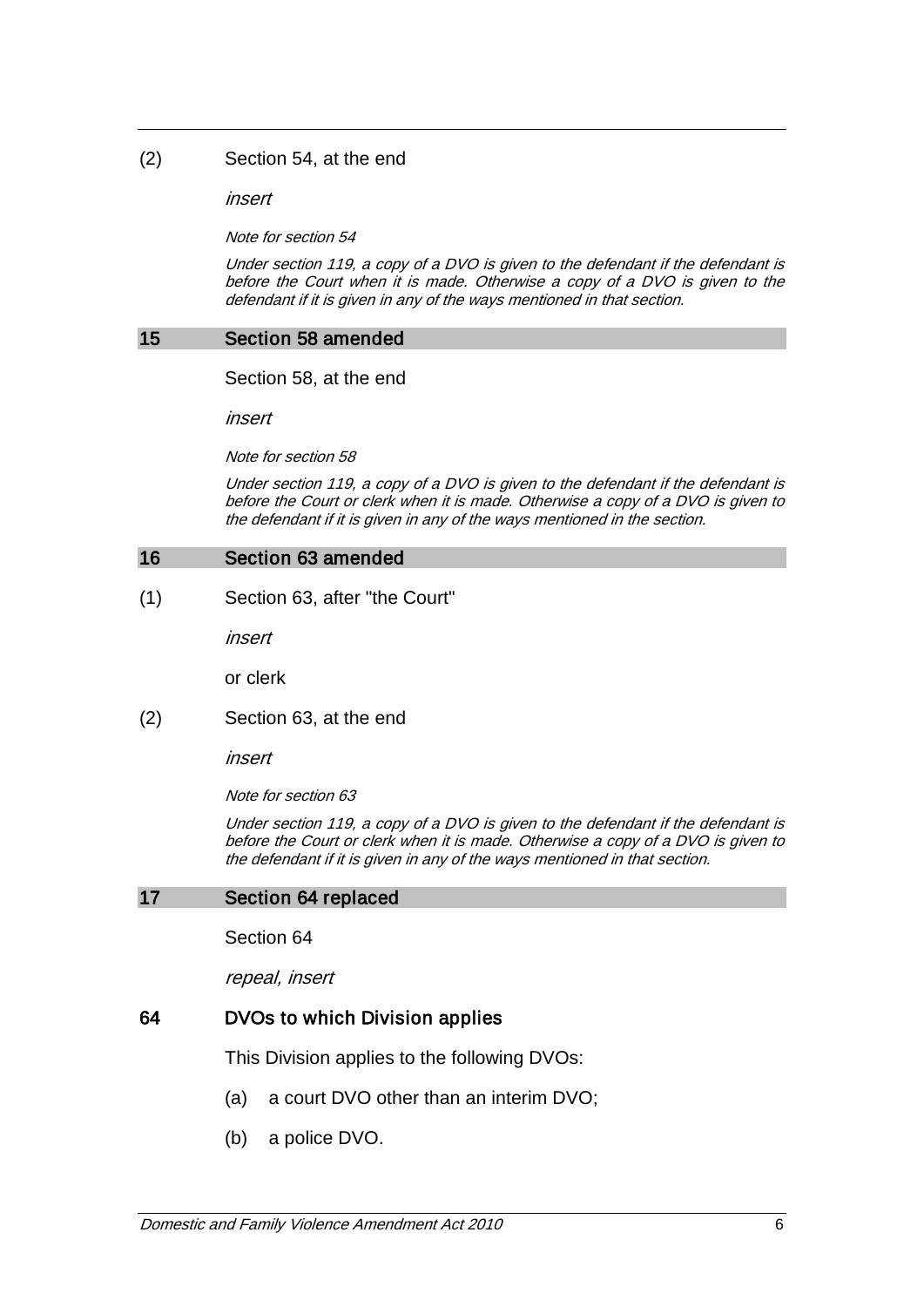## 18 Section 65 amended

(1) Section 65(1), after "varying a"

insert

court

(2) After section 65(1)

insert

(1A) In addition, a police officer may apply to a magistrate for an order varying a police DVO if, because of urgent circumstances, the terms of the DVO should be varied before the hearing of the proceeding for the confirmation of the DVO.

## 19 Section 67 amended

Section 67(2)(b)

omit, insert

- (b) by order vary the DVO; or
- (c) for a police DVO revoke the DVO.

#### 20 Section 68 amended

Section 68, heading

omit

#### does

insert

#### must do

### 21 Section 69 amended

Section 69, heading

omit

does

insert

must do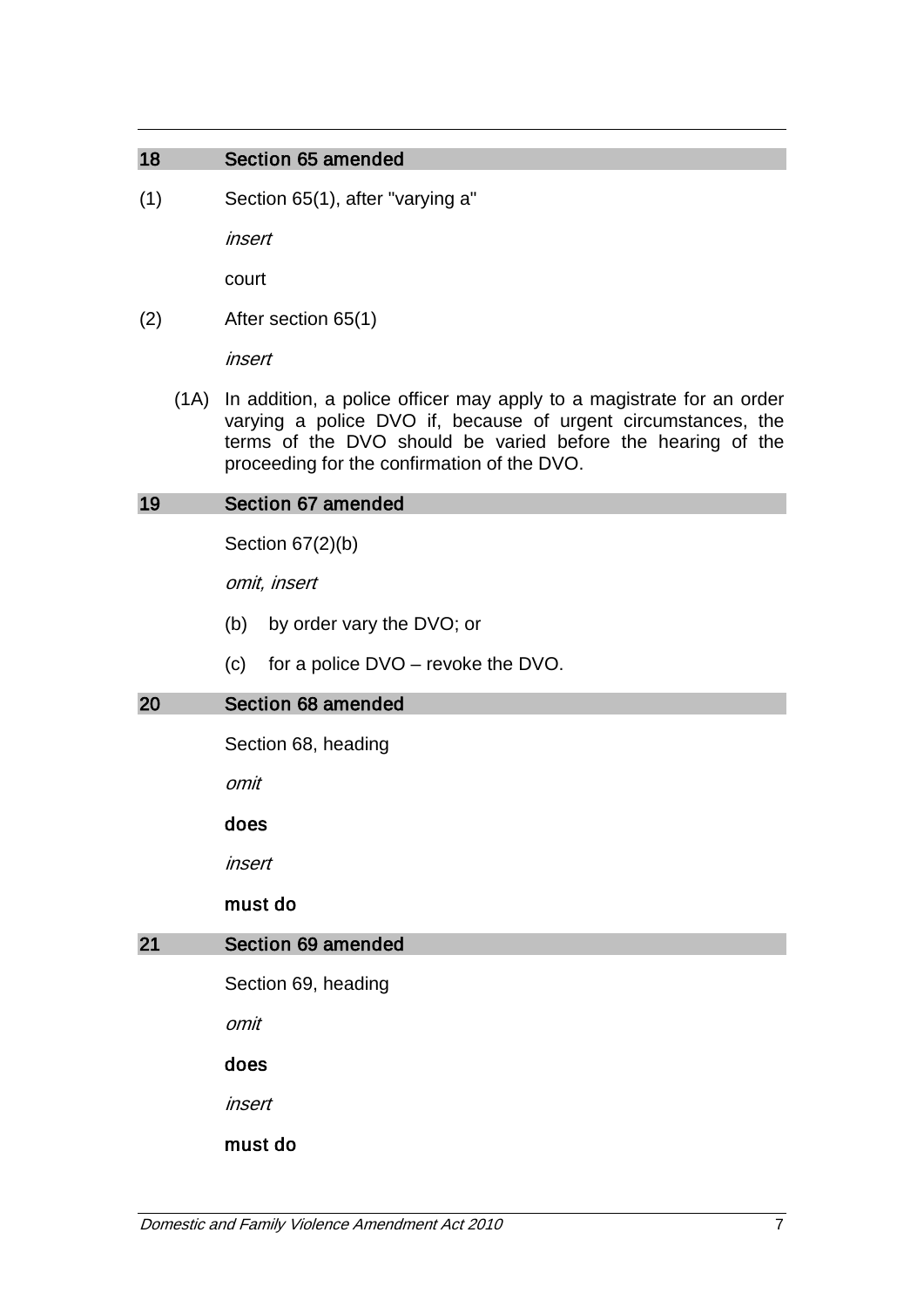#### 22 Section 70 amended

(1) Section 70, heading

omit

do

insert

#### must do

(2) Section 70(2), at the end

insert

Note for subsection (2)(a)

A DVO is given to the defendant if it is given in any of the ways mentioned in section 119.

#### 23 Section 78 amended

(1) Section 78, heading

omit

#### officers

insert

## officer

(2) Section 78(2), at the end

insert

Note for subsection (2)(a)

A DVO is given to the defendant if it is given in any of the ways mentioned in section 119.

#### 24 Section 83 amended

Section 83, at the end

insert

Note for section 83

Under section 119, a copy of a DVO is given to the defendant if the defendant is before the Court when it is made. Otherwise a copy of a DVO is given to the defendant if it is given in any of the ways mentioned in that section.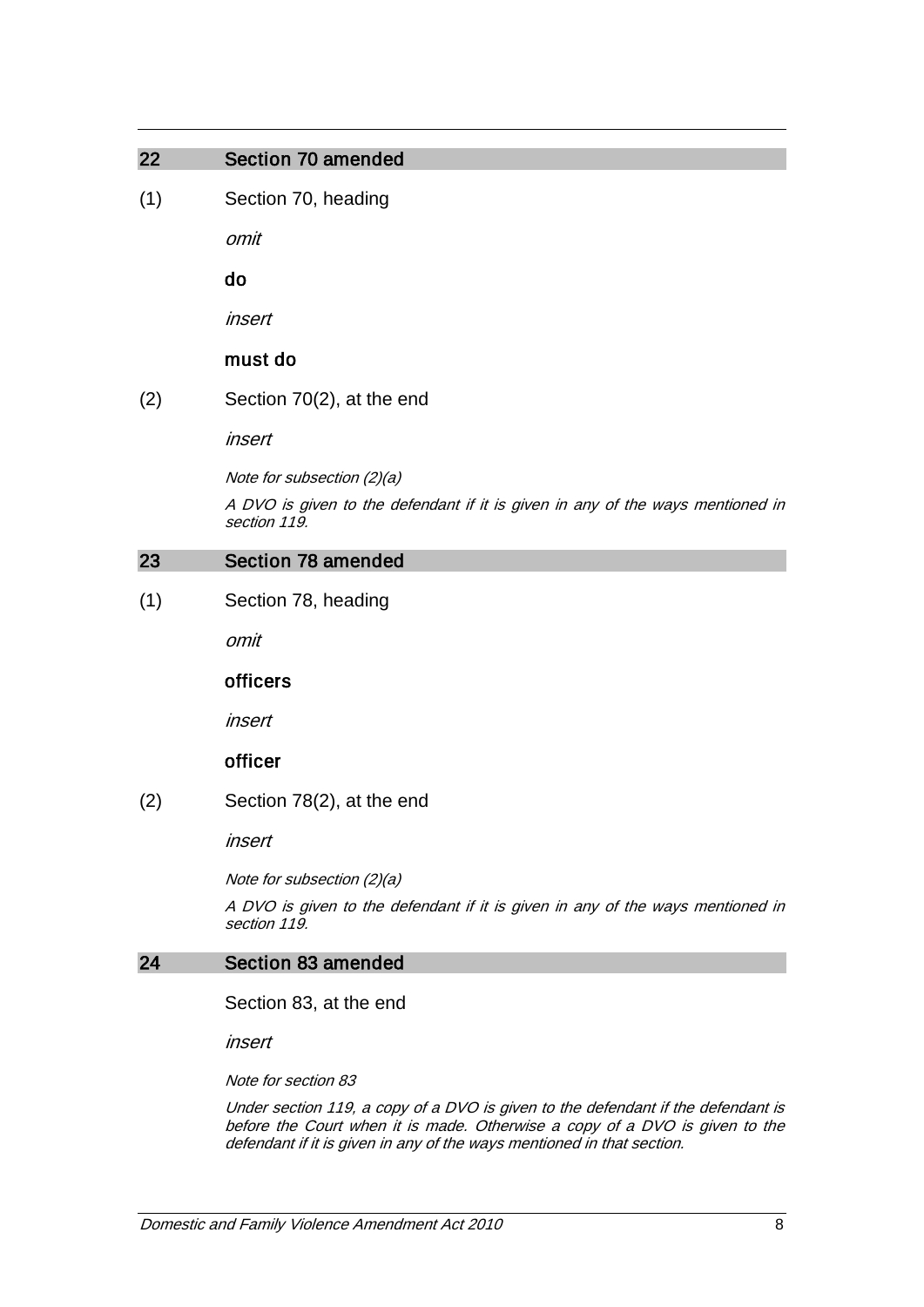## 25 Section 84 replaced

Section 84

repeal, insert

## 84 Power to remove and detain

- (1) This section applies if:
	- (a) a police officer reasonably believes:
		- (i) grounds exist for making a DVO against a person; and
		- (ii) it is necessary to remove the person to prevent an imminent risk of harm to another person or damage to property, including the injury or death of an animal; or
	- (b) a DVO has been made against a person and a police officer reasonably believes it is necessary to detain the person to give the person a copy of the DVO; or
	- (c) a DVO has been made against a person and a police officer reasonably believes it is necessary to detain the person until an application for the variation of the DVO can be made and decided under Part 2.8, Division 2.
- (2) The police officer may, using reasonable force or assistance, do the following:
	- (a) enter premises on or in which the officer reasonably believes the person to be;
	- (b) take the person into custody;
	- (c) remove the person to the nearest police station or other place where the person can be conveniently detained to facilitate:
		- (i) if subsection  $(1)(a)$  applies the making of a DVO and, if made, the giving of a copy of the DVO to the defendant; or
		- (ii) if subsection  $(1)(b)$  applies the giving of a copy of the DVO to the defendant; or
		- (iii) if subsection  $(1)(c)$  applies the making of an application for a variation of the DVO and, if varied, the giving of a copy of the varied DVO to the defendant.
- (3) Subject to subsection (4), the person must not be detained for more than 4 hours after being taken into custody.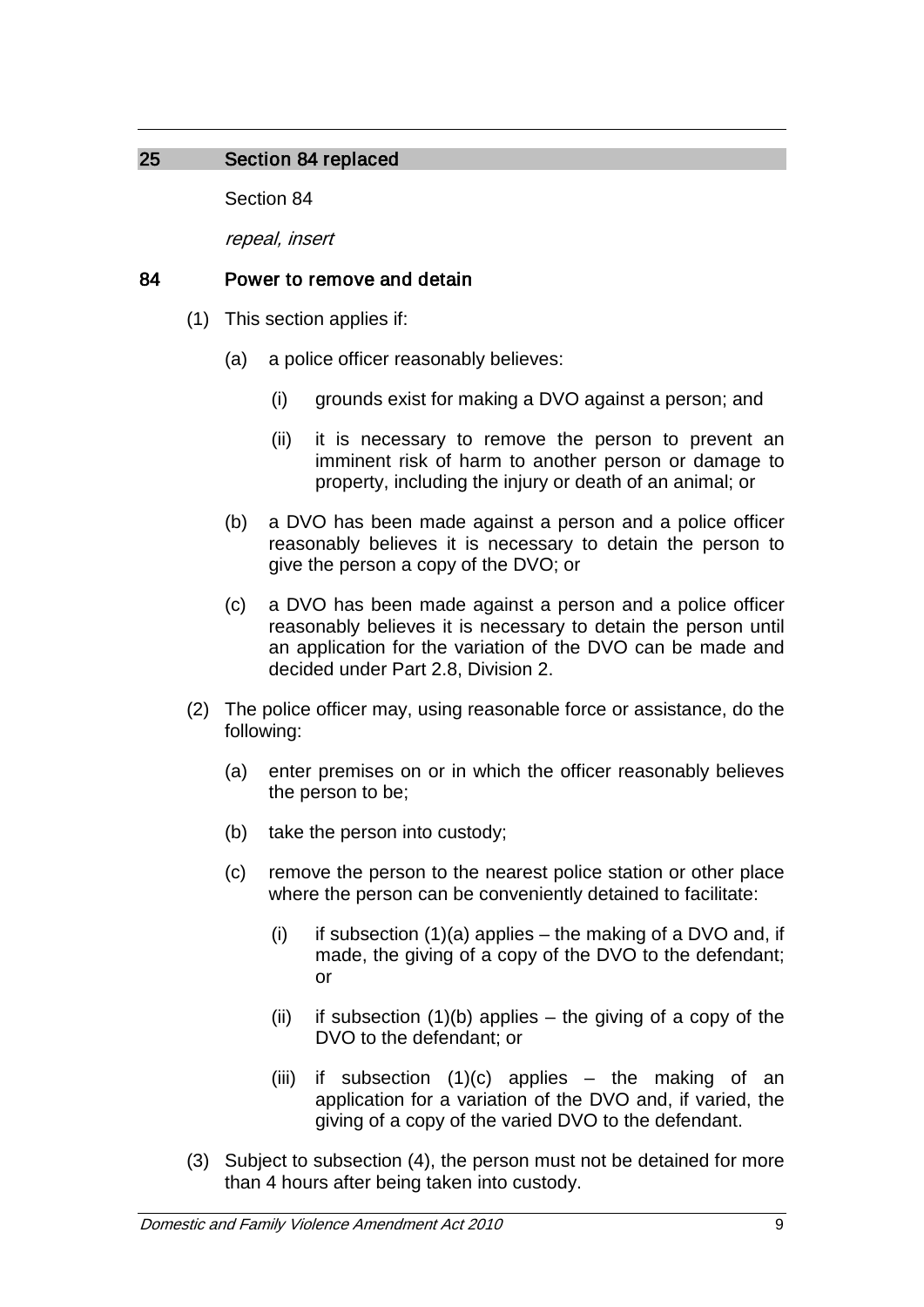- (4) The person may be detained for a longer time if a police officer is satisfied it is necessary to do so to enable a police officer to properly give a copy of the DVO to the person because of the person's apparent intoxication.
- (5) However, the person may be detained for more than 6 hours after being taken into custody only if a police officer:
	- (a) is satisfied the person is still intoxicated; and
	- (b) informs a senior police officer of the need to continue to detain the person; and
	- (c) records the following information about the person's continued detention in the custody log (however described):
		- (i) the time and way the officer informed the senior police officer;
		- (ii) the details of the information given to the senior police officer; and
	- (d) arranges for a health practitioner (the *examining health practitioner*) to examine the person as soon as practicable.
- (6) The senior police officer must ensure the person is released from custody:
	- (a) into the care of a health practitioner if, on examination, the examining health practitioner is satisfied the person's condition requires medical treatment; or
	- (b) on the earlier of the following:
		- (i) the person ceases to be intoxicated;
		- (ii) 10 hours after being taken into custody.
- (7) In this section:

## health practitioner means:

- (a) a medical practitioner; or
- (b) a person registered under the Health Practitioner Regulation National Law to practise in the nursing and midwifery profession as a nurse (other than as a student); or
- (c) a person who has a right of practice under the Health Practitioners Act in the category of health care practice of Aboriginal health work.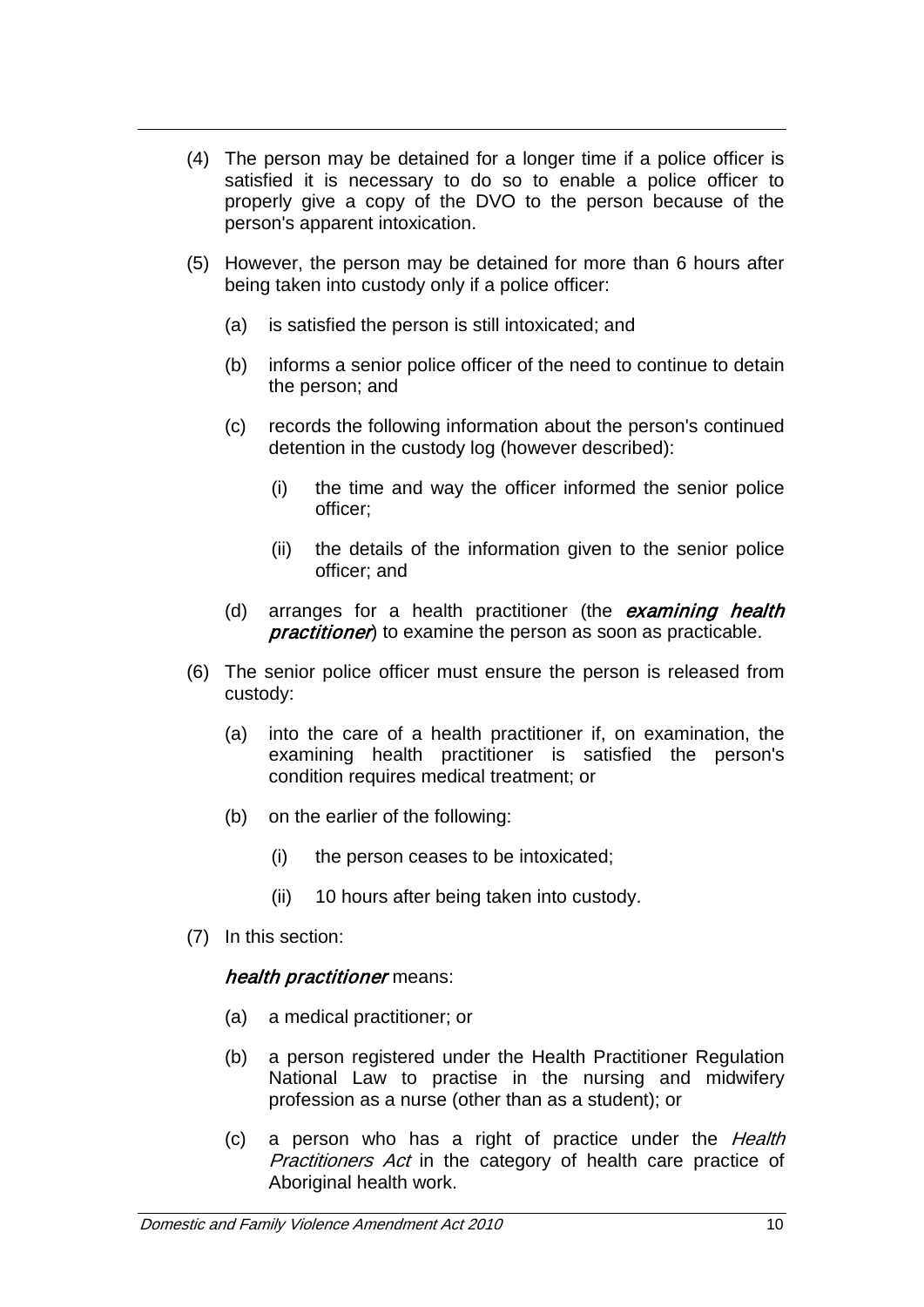intoxication means intoxication because of the influence of alcohol, a drug or another substance or any combination of them.

senior police officer means a police officer of or above the rank of superintendent.

### 26 Section 105 replaced

Section 105

repeal, insert

## 105 Application of Part

This Part applies only to the following proceedings:

- (a) a proceeding for the hearing of an application for:
	- (i) a DVO; or
	- (ii) the variation or revocation of a DVO;
- (b) a proceeding for the confirmation of a DVO.

| Section 119 amended    |  |  |
|------------------------|--|--|
| Section 119(a)         |  |  |
| omit                   |  |  |
| the court              |  |  |
| insert                 |  |  |
| the issuing authority  |  |  |
| Section 121 amended    |  |  |
| Section 121(6) and (7) |  |  |
|                        |  |  |

omit, insert

- (6) Subsection (7) applies if, when the person is sentenced under this section to serve a term of imprisonment for the offence, the person:
	- (a) is serving a term of imprisonment for another offence; or
	- (b) has been sentenced to serve a term of imprisonment for another offence.